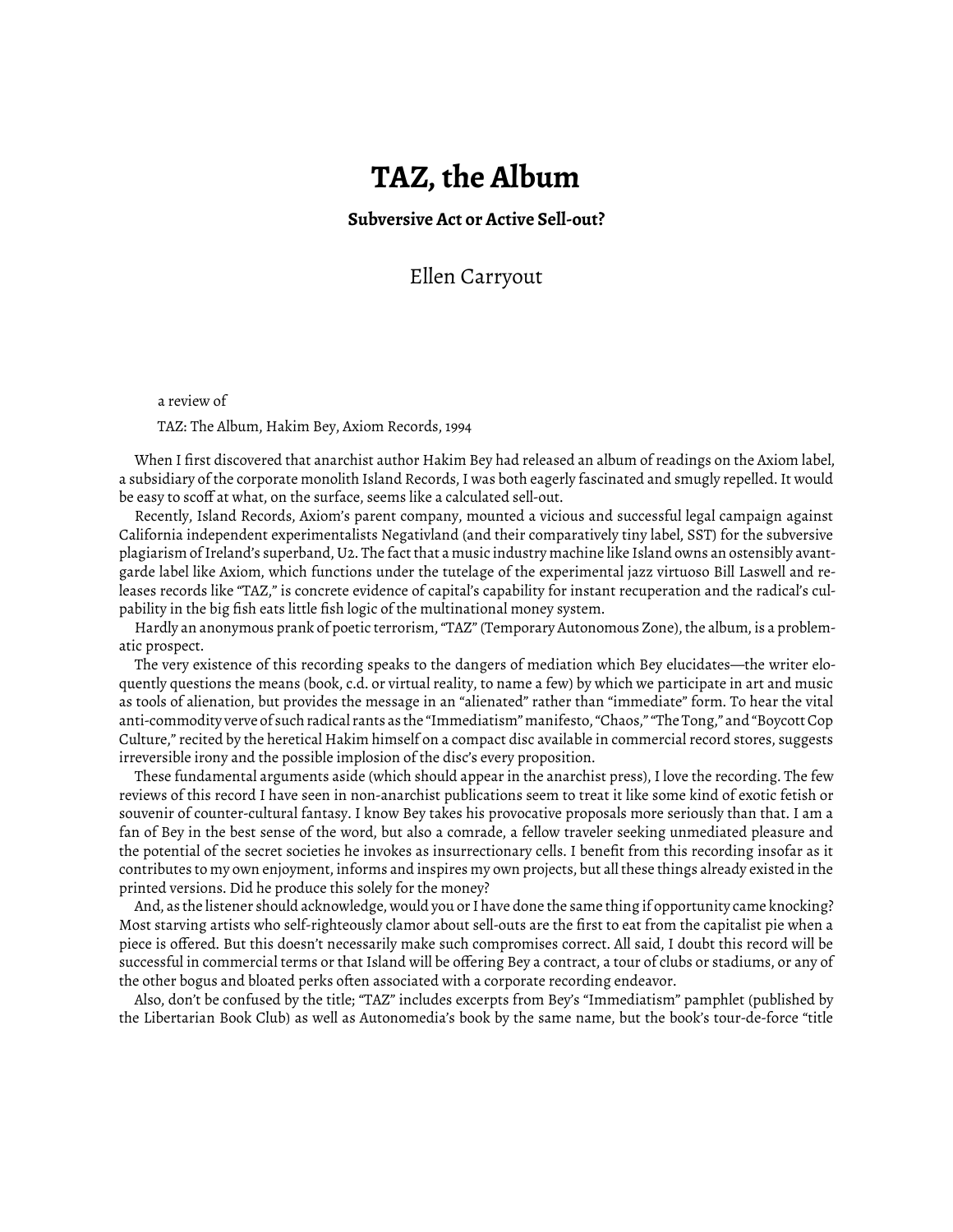track" is nowhere to be found, not even a snippet. The "Amour Fou" (Mad Love) and "Poetic Terrorism" tracks are the record's most accessible and creatively pithy tracts. Their brevity accentuates their creative brilliance:

"Amour Fou is always illegal, whether disguised as a marriage or a boy scout troop—always drunk, whether on the wine of its own secretions or the smoke of its own polymorphous virtues. It is not the derangement of the senses, but rather their apotheosis—not the result of freedom but rather its precondition."

Like the best spoken word releases by people like William Burroughs, the sonic accompaniment coordinated by Laswell is almost incidental—the musical amalgam could have been a montage of mere found sounds, administered by a sinister deejay in an anonymous niteclub. Is this the anarchist contribution to the books-on-tape craze? Even as literary background noise for armchair radicals on long car trips or busy postmodern homemakers who want to cook, clean and be educated simultaneously, it is an interesting prank.

Also, I can't endorse paying \$15 for "TAZ, the album" at your local record-mart. Bey has almost certainly been paid in advance for his readings. His future royalties, if any, must be a nominal fraction of the cover price, so, don't support corporate corpses, especially when they are selling you a technological representation of your own desire for genuine rebellion!

But rather than use ascetic rhetoric to castigate Bey for "selling out," I simply suggest to those who would like to hear the "TAZ" spoken get it by shoplifting or pirating a copy. I found my artificial artifact of authenticity masked as culture in the used bin of a big record store—a promotional copy still in shrink-wrap probably discarded by an uninterested music critic—and stole it.